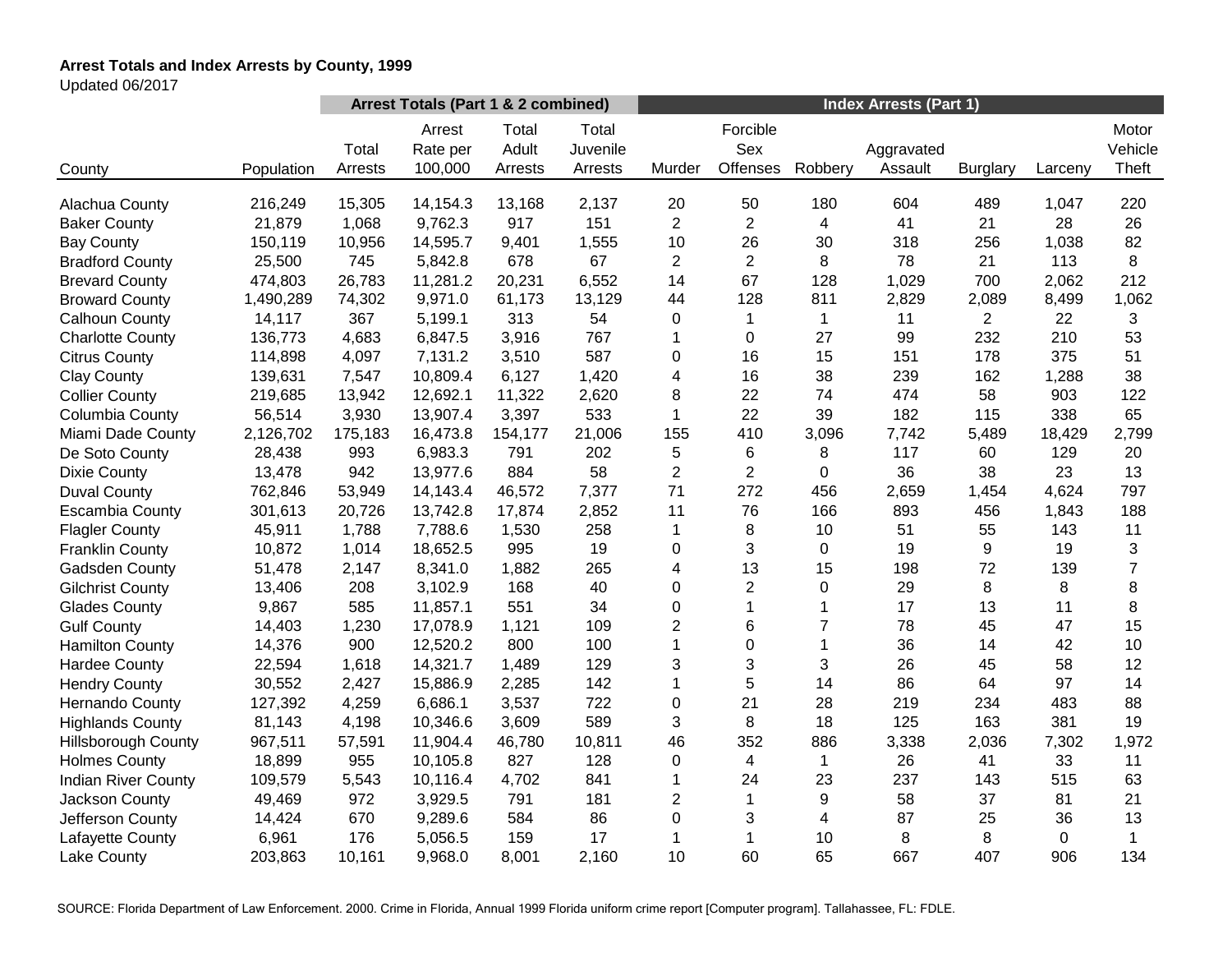# **Arrest Totals and Index Arrests by County, 1999**

Updated 06/2017

|                          |            | Arrest Totals (Part 1 & 2 combined) |                               |                           |                              | <b>Index Arrests (Part 1)</b> |                             |                |                       |                 |         |                           |
|--------------------------|------------|-------------------------------------|-------------------------------|---------------------------|------------------------------|-------------------------------|-----------------------------|----------------|-----------------------|-----------------|---------|---------------------------|
| County                   | Population | Total<br>Arrests                    | Arrest<br>Rate per<br>100,000 | Total<br>Adult<br>Arrests | Total<br>Juvenile<br>Arrests | Murder                        | Forcible<br>Sex<br>Offenses | Robbery        | Aggravated<br>Assault | <b>Burglary</b> | Larceny | Motor<br>Vehicle<br>Theft |
|                          |            |                                     |                               |                           |                              |                               |                             |                |                       |                 |         |                           |
| Lee County               | 417,114    | 21,619                              | 10,365.5                      | 18,236                    | 3,383                        | 12                            | 44                          | 230            | 447                   | 616             | 2,088   | 277                       |
| Leon County              | 237,637    | 16,071                              | 13,525.0                      | 14,250                    | 1,821                        | 6                             | 72                          | 106            | 568                   | 399             | 1,718   | 186                       |
| Levy County              | 33,408     | 2,562                               | 15,336.9                      | 2,383                     | 179                          | 1                             | 15                          | 5              | 190                   | 52              | 182     | 32                        |
| <b>Liberty County</b>    | 8,048      | 396                                 | 9,840.5                       | 374                       | 22                           | $\Omega$                      | $\overline{c}$              | 3              | 19                    | 6               | 17      | 5                         |
| <b>Madison County</b>    | 19,632     | 685                                 | 6,978.1                       | 585                       | 100                          | $\mathbf 1$                   | $\mathbf{1}$                | 4              | 40                    | 25              | 67      | $\overline{4}$            |
| <b>Manatee County</b>    | 257,255    | 13,716                              | 10,662.8                      | 12,220                    | 1,496                        | 18                            | 101                         | 146            | 597                   | 413             | 1,222   | 111                       |
| <b>Marion County</b>     | 249,433    | 17,509                              | 14,038.3                      | 14,319                    | 3,190                        | 20                            | 38                          | 126            | 639                   | 1,007           | 1,685   | 205                       |
| <b>Martin County</b>     | 121,514    | 8,301                               | 13,661.9                      | 6,843                     | 1,458                        | $\mathbf 1$                   | 18                          | 44             | 280                   | 250             | 683     | 54                        |
| <b>Monroe County</b>     | 87,030     | 5,385                               | 12,374.4                      | 5,050                     | 335                          | 2                             | 4                           | 14             | 104                   | 91              | 121     | 25                        |
| Nassau County            | 57,381     | 1,704                               | 5,939.0                       | 1,401                     | 303                          | 0                             | 4                           | $\overline{7}$ | 110                   | 46              | 159     | 25                        |
| <b>Okaloosa County</b>   | 179,589    | 9,477                               | 10,553.6                      | 8,013                     | 1,464                        | 8                             | 27                          | 52             | 296                   | 360             | 938     | 42                        |
| <b>Okeechobee County</b> | 35,510     | 2,359                               | 13,285.7                      | 2,080                     | 279                          | 0                             | 11                          | $\overline{7}$ | 117                   | 51              | 147     | 19                        |
| <b>Orange County</b>     | 846,328    | 53,235                              | 12,579.6                      | 46,075                    | 7,160                        | 76                            | 101                         | 723            | 2,571                 | 1,854           | 7,529   | 819                       |
| Osceola County           | 157,376    | 11,495                              | 14,607.6                      | 10,454                    | 1,041                        | 8                             | 28                          | 60             | 343                   | 260             | 1,273   | 122                       |
| Palm Beach County        | 1,042,196  | 42,284                              | 8,114.0                       | 35,280                    | 7,004                        | 29                            | 114                         | 507            | 2,299                 | 1,424           | 5,564   | 595                       |
| Pasco County             | 326,494    | 14,151                              | 8,668.0                       | 12,431                    | 1,720                        | 15                            | 36                          | 90             | 470                   | 560             | 1,066   | 217                       |
| <b>Pinellas County</b>   | 898,784    | 43,259                              | 9,625.6                       | 35,270                    | 7,989                        | 28                            | 118                         | 429            | 1,970                 | 1,553           | 5,221   | 589                       |
| Polk County              | 474,704    | 22,612                              | 9,526.3                       | 19,328                    | 3,284                        | 19                            | 71                          | 213            | 834                   | 758             | 2,043   | 300                       |
| <b>Putnam County</b>     | 72,883     | 4,487                               | 12,312.3                      | 4,174                     | 313                          | 15                            | 22                          | 38             | 504                   | 214             | 347     | 46                        |
| St. Johns County         | 113,941    | 3,626                               | 6,364.4                       | 3,144                     | 482                          | 3                             | 11                          | 27             | 200                   | 179             | 522     | 34                        |
| St. Lucie County         | 186,905    | 11,609                              | 12,421.7                      | 10,283                    | 1,326                        | 15                            | 57                          | 105            | 1,092                 | 366             | 904     | 192                       |
| Santa Rosa County        | 112,631    | 8,892                               | 15,788.8                      | 7,722                     | 1,170                        | 1                             | 21                          | 20             | 224                   | 147             | 425     | 51                        |
| Sarasota County          | 316,996    | 15,629                              | 9,860.2                       | 14,130                    | 1,499                        | 8                             | 32                          | 97             | 1,172                 | 370             | 980     | 176                       |
| Seminole County          | 354,148    | 16,548                              | 9,344.8                       | 14,158                    | 2,390                        | 6                             | 61                          | 121            | 719                   | 480             | 1,722   | 205                       |
| <b>Sumter County</b>     | 50,823     | 1,892                               | 7,445.1                       | 1,664                     | 228                          | 6                             | $\mathbf{1}$                | 20             | 109                   | 67              | 161     | 23                        |
| <b>Suwannee County</b>   | 34,386     | 1,984                               | 11,539.0                      | 1,807                     | 177                          | 1                             | 6                           | 10             | 83                    | 56              | 82      | 21                        |
| <b>Taylor County</b>     | 19,836     | 1,158                               | 11,675.2                      | 1,048                     | 110                          | 0                             | 4                           | 4              | 56                    | 74              | 85      | 20                        |
| <b>Union County</b>      | 13,833     | 418                                 | 6,043.2                       | 357                       | 61                           | 0                             | 3                           | 3              | 36                    | 17              | 24      | 18                        |
| <b>Volusia County</b>    | 426,722    | 28,263                              | 13,245.9                      | 25,224                    | 3,039                        | 15                            | 58                          | 228            | 936                   | 627             | 2,210   | 338                       |
| <b>Wakulla County</b>    | 20,648     | 1,503                               | 14,557.6                      | 1,219                     | 284                          | 1                             | 6                           | $\overline{7}$ | 93                    | 61              | 70      | 21                        |
| <b>Walton County</b>     | 40,466     | 2,057                               | 10,166.1                      | 1,805                     | 252                          | 0                             | 8                           | 6              | 68                    | 67              | 203     | 21                        |
| <b>Washington County</b> | 22,155     | 833                                 | 7,519.4                       | 754                       | 79                           | 1                             | 1                           | 0              | 24                    | 27              | 75      | 8                         |
| Florida                  | 15,322,040 | 897,679                             | 5,858.7                       | 766,343                   | 131,336                      | 741                           | 2,729                       | 9,628          | 40,017                | 27,716          | 90,805  | 12,970                    |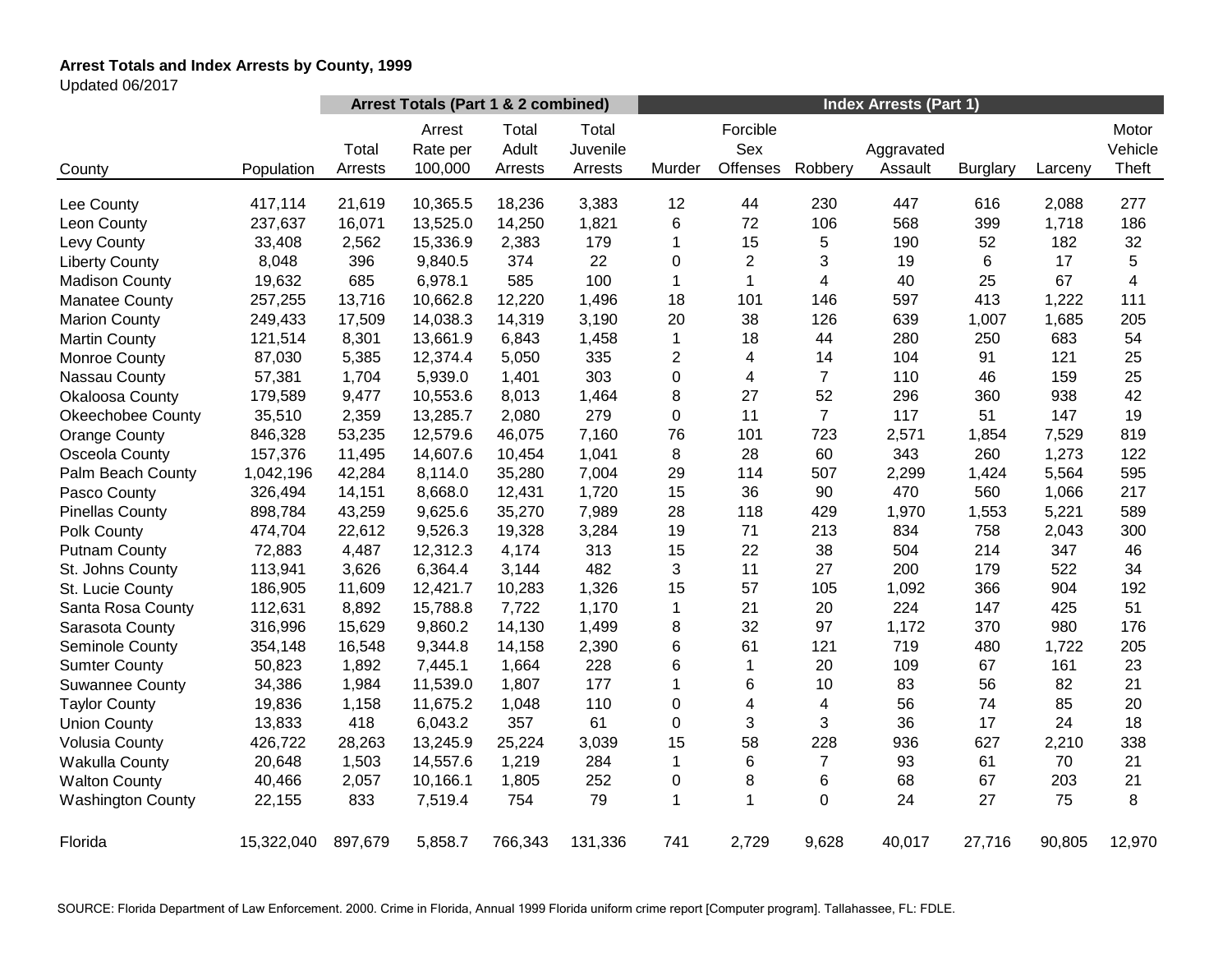Updated 06/2017

**Part 2 Arrests**

|                            |                              | Kidnap/        |                | Simple  | Drug     |                |                  |                | Counterfeit/   | Extortion/     |                |
|----------------------------|------------------------------|----------------|----------------|---------|----------|----------------|------------------|----------------|----------------|----------------|----------------|
| County                     | Manslaughter Abduction Arson |                |                | Assault | Arrest   | <b>Bribery</b> | Embezzlement     | Fraud          | Forgery        | Blackmail      | Intimidation   |
|                            |                              |                |                |         |          |                |                  |                |                |                |                |
| Alachua County             | 0                            | $\overline{2}$ | 13             | 1,496   | 1,943    | 1              | 8                | 98             | 65             | 0              | 10             |
| <b>Baker County</b>        | 0                            | $\mathbf 0$    | 3              | 79      | 171      | $\mathbf 0$    | 21               | 0              | 5              | 0              | 0              |
| <b>Bay County</b>          |                              | 13             | 16             | 1,123   | 2,472    | 5              | 10               | 101            | 149            |                | 176            |
| <b>Bradford County</b>     |                              | $\overline{2}$ | $\mathbf{1}$   | 139     | 84       | 0              | $\mathbf 0$      | 0              | $\mathbf 0$    | 0              | 3              |
| <b>Brevard County</b>      | 5                            | 16             | 26             | 2,525   | 3,120    | $\overline{2}$ | 23               | 207            | 91             | $\overline{7}$ | 84             |
| <b>Broward County</b>      | 6                            | 38             | 72             | 4,958   | 14,727   | 7              | 86               | 1,193          | 234            | 19             | 628            |
| <b>Calhoun County</b>      | 0                            | 0              | $\mathbf{1}$   | 30      | 58       | 0              | 0                | 0              | 8              | 0              | 0              |
| <b>Charlotte County</b>    | 0                            | 0              | 7              | 459     | 455      | 0              |                  | 19             | 42             | 0              |                |
| <b>Citrus County</b>       | $\overline{2}$               | 2              | $\overline{c}$ | 559     | 394      | 0              | 0                | 50             | 14             | 0              | 6              |
| <b>Clay County</b>         | 0                            | 10             | $\overline{7}$ | 875     | 701      | 0              | $\Omega$         | 408            | 101            | 0              | 0              |
| <b>Collier County</b>      |                              | 14             | 22             | 1,107   | 1,348    | 0              | 15               | 111            | 51             |                | 36             |
| Columbia County            | 0                            | 0              | 6              | 398     | 526      | 0              | 0                | 34             | 16             | 4              | 70             |
| Miami Dade County          | 14                           | 445            | 106            | 9,808   | 31,896   | 35             | 35               | 2,856          | 1,115          | 134            | 4,377          |
| De Soto County             |                              | $\overline{2}$ | $\Omega$       | 116     | 188      | 0              | $\Omega$         | 4              | 8              | $\pmb{0}$      | 11             |
| <b>Dixie County</b>        | 0                            | 0              | 6              | 89      | 102      | 0              | $\Omega$         | $\overline{2}$ | 3              | 0              | $\overline{2}$ |
| <b>Duval County</b>        | $\overline{2}$               | 57             | 32             | 4,474   | 8,563    |                | 6                | 445            | 542            | 6              | 161            |
| <b>Escambia County</b>     |                              | 25             | 9              | 2,163   | 1,815    | 1              | 3                | 502            | 59             | 3              | 130            |
| <b>Flagler County</b>      | 0                            | 1              | 0              | 201     | 178      | 0              | 11               | 20             | 26             | 0              | 22             |
| <b>Franklin County</b>     | $\Omega$                     | $\Omega$       | $\Omega$       | 72      | 23       | 0              | $\overline{0}$   | $\Omega$       | 1              | 0              | 0              |
| Gadsden County             | 0                            | $\Omega$       | 0              | 123     | 295      | 0              | $\Omega$         | 12             | $\overline{2}$ | 0              | 2              |
| <b>Gilchrist County</b>    | $\Omega$                     | $\Omega$       | 0              | 13      | $\Omega$ | 0              | $\Omega$         | $\Omega$       | 6              | 0              | 0              |
| <b>Glades County</b>       |                              | 0              | 0              | 79      | 79       | 0              | $\Omega$         | 0              | 1              | 0              | 0              |
| <b>Gulf County</b>         | 0                            | 2              | 0              | 104     | 175      | 0              | $\Omega$         | 15             | 22             | 0              |                |
| <b>Hamilton County</b>     | 0                            | 0              | 3              | 96      | 69       | 0              | $\Omega$         | $\overline{2}$ | 3              | 0              | 0              |
| <b>Hardee County</b>       | 0                            | $\Omega$       | 0              | 172     | 177      | 0              | 0                | 1              | $\overline{7}$ | 0              | 0              |
| <b>Hendry County</b>       | 0                            | 0              | 0              | 249     | 249      | 0              | 0                | 10             | 1              | 0              | 4              |
| Hernando County            |                              | 6              | 6              | 489     | 500      | 1              | $\Omega$         | 68             | 51             | $\overline{2}$ | 52             |
| <b>Highlands County</b>    | 0                            | $\overline{2}$ | 1              | 530     | 360      | 0              | 0                | 11             | 11             | 0              | 21             |
| <b>Hillsborough County</b> | 9                            | 28             | 16             | 8,601   | 10,730   | 1              | 397              | 1,150          | 551            | 17             | 358            |
| <b>Holmes County</b>       | 0                            | $\Omega$       | 0              | 107     | 97       | 0              | 0                | 0              | 6              | 0              | 0              |
| <b>Indian River County</b> |                              | 3              | 11             | 520     | 1,012    | 0              | $\boldsymbol{0}$ | 18             | 25             | 0              | 5              |
| Jackson County             | 0                            |                | $\overline{2}$ | 161     | 86       | 0              | 0                | 12             | 11             | 0              | 6              |
| Jefferson County           | 0                            | $\overline{2}$ | 6              | 77      | 139      | 0              | 0                |                | 20             | 0              | 3              |
| Lafayette County           | 0                            | $\mathbf 0$    | 0              | 28      | 14       | 0              | 0                | 0              | 5              | 0              |                |
| <b>Lake County</b>         | $\overline{0}$               | 5              | 5              | 1,067   | 1,440    | 0              | 10               | 63             | 148            | 5              | 51             |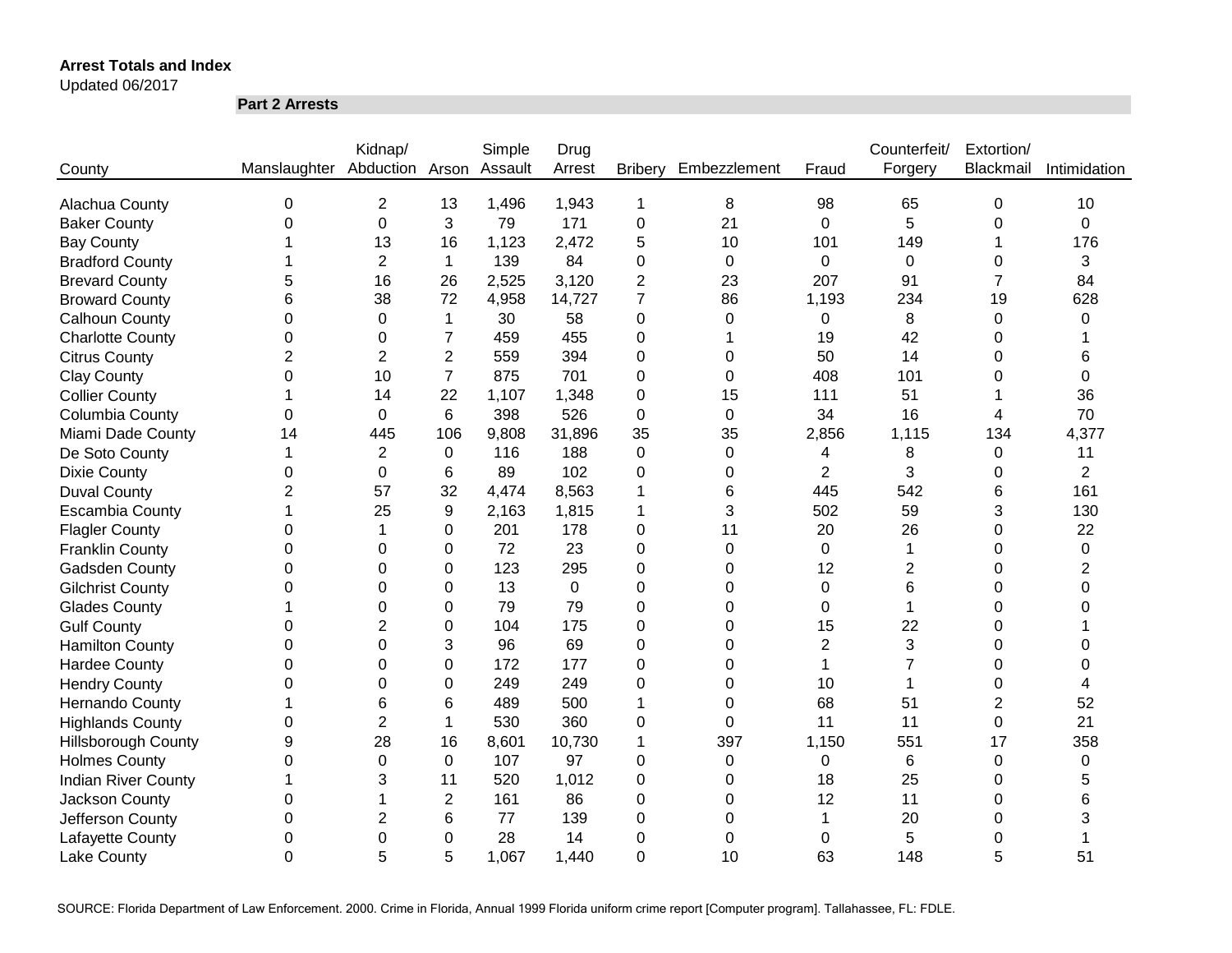Updated 06/2017

**Part 2 Arrests**

|                          |                | Kidnap/         |                | Simple  | Drug    |                |                |                | Counterfeit/   | Extortion/     |                |
|--------------------------|----------------|-----------------|----------------|---------|---------|----------------|----------------|----------------|----------------|----------------|----------------|
| County                   | Manslaughter   | Abduction Arson |                | Assault | Arrest  | <b>Bribery</b> | Embezzlement   | Fraud          | Forgery        | Blackmail      | Intimidation   |
| Lee County               |                | $\overline{2}$  | 11             | 2,177   | 2,710   | $\mathbf 0$    | $\overline{2}$ | 142            | 36             | 0              | 27             |
| Leon County              | 0              | 33              | 16             | 1,239   | 2,779   | 1              | 70             | 237            | 89             | 5              | 64             |
| Levy County              |                | $\overline{2}$  | 6              | 271     | 255     | 0              | 1              | 4              | 29             | 0              | $\overline{2}$ |
| <b>Liberty County</b>    | 0              | 0               | 1              | 27      | 28      | 0              | 0              | 0              | 4              | 0              | 0              |
| <b>Madison County</b>    | 0              | 0               | 4              | 97      | 54      | 0              | 0              |                | 6              | 0              | 3              |
| Manatee County           | $\overline{2}$ | 17              | 10             | 1,376   | 1,522   | 0              |                | 237            | 51             |                | 120            |
| <b>Marion County</b>     |                | 9               | 14             | 1,524   | 1,880   | 0              |                | 79             | 127            |                | 5              |
| <b>Martin County</b>     |                | 3               | 15             | 589     | 1,268   | 0              | 0              | 63             | 48             | 3              | 8              |
| <b>Monroe County</b>     | 0              | 0               | 0              | 257     | 200     | 0              | 3              | 47             | 22             | 0              | 0              |
| Nassau County            | 0              | 2               | 0              | 209     | 244     | 0              | 0              | 21             | 9              | 0              | 114            |
| <b>Okaloosa County</b>   | 0              | 5               | 4              | 1,111   | 1,027   | 0              | 0              | 90             | 90             | 0              | 8              |
| <b>Okeechobee County</b> | $\pmb{0}$      | $\overline{2}$  | $\overline{2}$ | 350     | 336     | 0              |                | 56             | 8              | 1              | 30             |
| <b>Orange County</b>     | 10             | 110             | 17             | 5,649   | 10,363  | 8              | 5              | 539            | 272            | 16             | 189            |
| Osceola County           | $\pmb{0}$      | 11              | 3              | 1,069   | 1,540   | 0              | 0              | 47             | 39             | 1              | 30             |
| Palm Beach County        | 6              | 44              | 27             | 4,570   | 8,545   | 2              | 64             | 539            | 209            | 12             | 231            |
| Pasco County             | 0              | 12              | 11             | 1,622   | 816     | 2              | 3              | 194            | 24             | 4              | 18             |
| <b>Pinellas County</b>   | 7              | 23              | 62             | 5,621   | 6,870   | $\overline{2}$ | 106            | 573            | 377            | 8              | 431            |
| Polk County              | $\overline{2}$ | 44              | $\overline{7}$ | 3,984   | 3,344   | 0              | 1              | 305            | 183            | 10             | 223            |
| <b>Putnam County</b>     | 1              | 6               | 7              | 182     | 504     | 0              | 0              | 49             | 26             | $\overline{2}$ | 20             |
| St. Johns County         | 0              | 1               | 5              | 320     | 611     | 0              | 3              | 23             | 21             | 1              | 28             |
| St. Lucie County         | 3              | 19              | 6              | 1,550   | 1,245   | 0              | $\Omega$       | 167            | 106            | 15             | 313            |
| Santa Rosa County        | 0              | 7               | $\overline{7}$ | 893     | 703     | 0              | $\Omega$       | 44             | 29             | 0              | 30             |
| Sarasota County          | 3              | 4               | 9              | 218     | 2,444   | 0              | 0              | 117            | 56             | 5              | $\overline{7}$ |
| Seminole County          | 1              | 18              | 9              | 1,585   | 2,453   | 0              | 4              | 114            | 97             | 5              | 98             |
| <b>Sumter County</b>     | $\overline{c}$ | $\Omega$        | 0              | 211     | 344     | 0              | $\Omega$       | 7              | 14             |                | 3              |
| <b>Suwannee County</b>   | $\mathbf 0$    | 0               | 3              | 307     | 271     | 0              | 1              | 5              | 5              | 0              | 3              |
| <b>Taylor County</b>     | 0              | 0               | 1              | 98      | 131     | 0              | $\Omega$       | $\overline{2}$ | 14             | 0              | 4              |
| <b>Union County</b>      | 0              | 0               | 5              | 38      | 44      | 0              | 0              | $\overline{2}$ | 5              | 0              | 0              |
| <b>Volusia County</b>    | 3              | 9               | 20             | 2,879   | 4,583   | 0              | 7              | 138            | 101            | 2              | 53             |
| <b>Wakulla County</b>    | 0              | 0               | $\Omega$       | 129     | 111     | 0              | $\Omega$       | 1              | 27             | 0              | 0              |
| <b>Walton County</b>     | 0              | 0               | 1              | 186     | 243     | 0              | $\Omega$       | 14             | 4              | 0              | 0              |
| <b>Washington County</b> | $\Omega$       | $\Omega$        | $\Omega$       | 54      | 65      | 0              | $\Omega$       | 1              | $\overline{2}$ | $\Omega$       | 0              |
| Florida                  | 90             | 1,059           | 662            | 83,479  | 141,719 | 69             | 899            | 11,271         | 5,530          | 292            | 8,283          |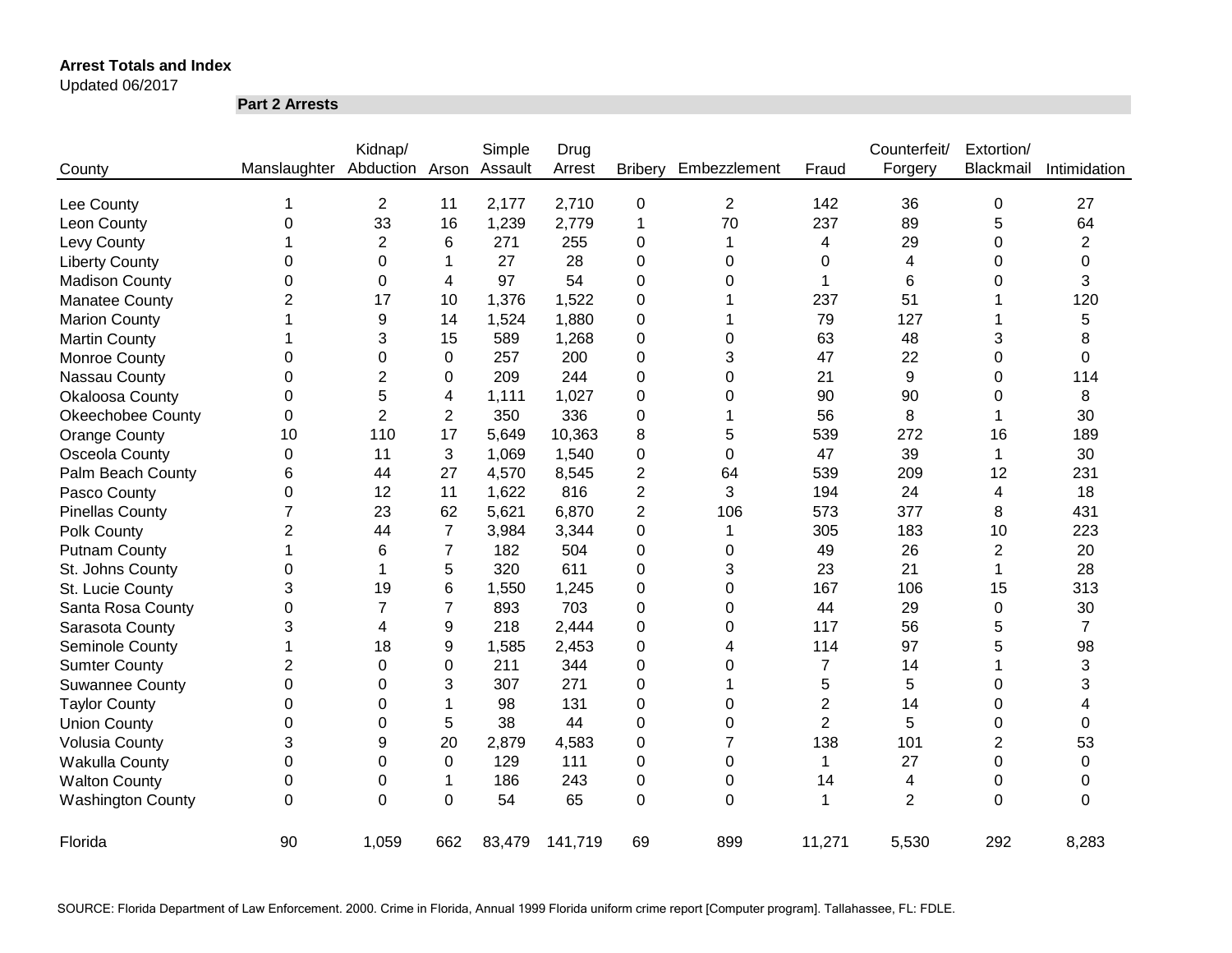Updated 06/2017

**Part 2 Arrests, continued**

|                            |                | Non-Forcible        | Stolen         |            | Destruction/   |                | Weapons        | Liquor Law     |        |
|----------------------------|----------------|---------------------|----------------|------------|----------------|----------------|----------------|----------------|--------|
| County                     | Prostitution   | <b>Sex Offenses</b> | Property       | <b>DUI</b> | Vandalism      | Gambling       | Violations     | Violations     | Misc.  |
| Alachua County             | 80             | 74                  | 26             | 602        | 96             | 0              | 101            | 356            | 7,724  |
| <b>Baker County</b>        | 0              | 3                   | 0              | 66         | $\overline{0}$ | 0              | 9              | 27             | 560    |
| <b>Bay County</b>          | 62             | 47                  | 24             | 868        | 179            | 1              | 101            | 504            | 3,343  |
| <b>Bradford County</b>     | $\overline{0}$ | $\overline{2}$      | 0              | 79         | 5              | 0              | 0              | 1              | 196    |
| <b>Brevard County</b>      | 111            | 131                 | 28             | 2,521      | 126            | 9              | 334            | 1,124          | 12,081 |
| <b>Broward County</b>      | 1,317          | 385                 | 1,155          | 4,900      | 458            | 78             | 504            | 3,131          | 24,944 |
| Calhoun County             | 0              | 1                   | 0              | 62         | 0              | 0              | 4              | 20             | 143    |
| <b>Charlotte County</b>    | 1              | 14                  | 43             | 490        | 11             | 0              | 17             | 43             | 2,458  |
| <b>Citrus County</b>       | $\overline{2}$ | 27                  | 26             | 243        | 12             | 0              | 26             | 83             | 1,863  |
| <b>Clay County</b>         | 16             | 52                  | 39             | 298        | 153            | 0              | 61             | 128            | 2,913  |
| <b>Collier County</b>      | 41             | 89                  | 242            | 1,589      | 90             | $\overline{7}$ | 106            | 433            | 6,978  |
| Columbia County            | 1              | 17                  | 11             | 274        | 36             | 1              | 0              | 32             | 1,742  |
| Miami Dade County          | 7,369          | 1,075               | 1,860          | 5,339      | 1,874          | 549            | 2,013          | 8,694          | 57,469 |
| De Soto County             | 1              | 8                   | 2              | 37         | 3              | 0              | 0              | 12             | 255    |
| <b>Dixie County</b>        | 0              | 0                   | 6              | 118        | 5              | 0              |                | 0              | 494    |
| <b>Duval County</b>        | 880            | 421                 | 242            | 3,773      | 237            | 39             | 495            | 440            | 22,800 |
| <b>Escambia County</b>     | 100            | 108                 | 74             | 1,174      | 249            | 17             | 143            | 435            | 10,082 |
| <b>Flagler County</b>      | 0              | 17                  | 5              | 168        | 12             | 0              | 14             | 47             | 787    |
| <b>Franklin County</b>     | 0              | $\mathbf{2}$        | 1              | 46         | 0              | 0              | $\mathbf 1$    | 120            | 695    |
| Gadsden County             | 3              | 3                   | 10             | 146        | 11             | 0              | 17             | 13             | 1,062  |
| <b>Gilchrist County</b>    | $\Omega$       | 9                   | $\mathbf 0$    | 19         | $\mathbf{1}$   | 0              | $\mathbf 0$    | 0              | 105    |
| <b>Glades County</b>       | $\Omega$       | $\overline{2}$      | 1              | 29         | $\mathbf 0$    | $\overline{2}$ | 21             | $\overline{2}$ | 317    |
| <b>Gulf County</b>         | $\Omega$       | 12                  | 3              | 69         | 20             | 0              | 3              | 5              | 599    |
| <b>Hamilton County</b>     | 0              | 1                   | 3              | 78         | 10             | 0              | 13             | 24             | 494    |
| <b>Hardee County</b>       | 0              | 5                   | $\mathbf{1}$   | 130        | $\overline{2}$ | 0              | 11             | 10             | 952    |
| <b>Hendry County</b>       | 5              | 13                  | 4              | 260        | 5              | 0              | $\mathbf{1}$   | 35             | 1,310  |
| <b>Hernando County</b>     | 0              | 36                  | 20             | 313        | 34             | 0              | 29             | 46             | 1,532  |
| <b>Highlands County</b>    | 30             | 22                  | 3              | 170        | 9              | 0              | 21             | 55             | 2,235  |
| <b>Hillsborough County</b> | 942            | 610                 | 136            | 3,810      | 471            | 34             | 785            | 2,684          | 10,329 |
| <b>Holmes County</b>       | 0              | 4                   | $\overline{7}$ | 91         | 9              | 0              | 6              | 29             | 483    |
| <b>Indian River County</b> | 4              | 34                  | 0              | 686        | 76             | 5              | 61             | 157            | 1,919  |
| Jackson County             | 0              | 6                   | 45             | 74         | 3              | 0              | 5              | 29             | 322    |
| Jefferson County           | 0              | 4                   | 0              | 49         | $\overline{2}$ | 0              | $\overline{2}$ | 1              | 196    |
| Lafayette County           | 0              | 3                   | 1              | 13         | $\overline{0}$ | 0              | 3              | 6              | 73     |
| Lake County                | 16             | 71                  | 54             | 585        | 60             | 4              | 25             | 153            | 4,150  |

SOURCE: Florida Department of Law Enforcement. 2000. Crime in Florida, Annual 1999 Florida uniform crime report [Computer program]. Tallahassee, FL: FDLE.